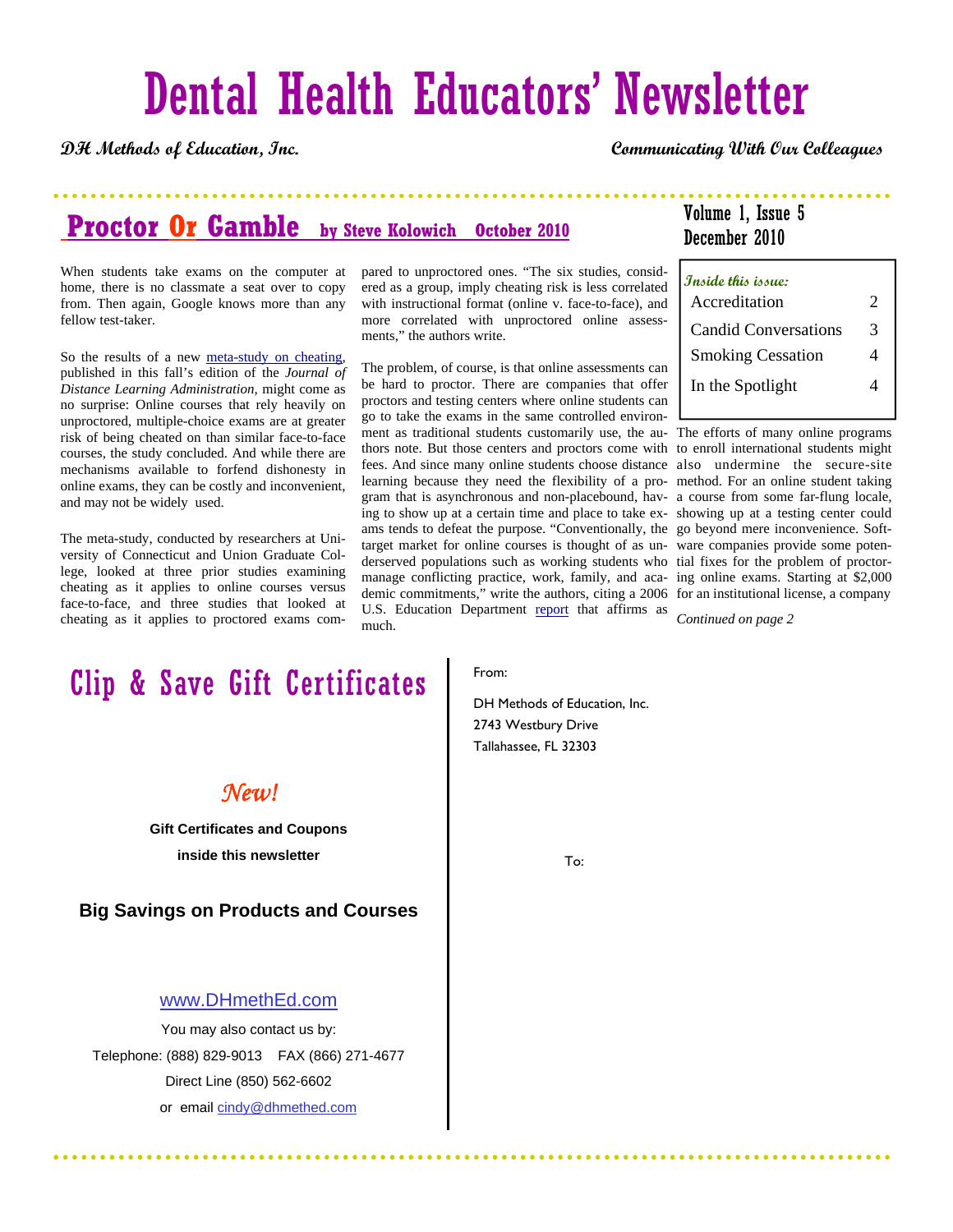#### Dental Health Educators' Newsletter **Page 2**

# *continued from page 1 Proctor or Gamble:*<br>colled Pespondus offers a product, which can

called Respondus offers a **product**, which can be downloaded remotely, that integrates with the institution's learning-management system and locks down an online test-taker's ability to browse the Internet while taking an exam.

 Of course, this does nothing to prevent students from Googling answers on another computer or on their smartphones which is why another company, called Software Secure, Inc., offers similar anti-browsing software with its Securexam Remote Proctor — along with a \$200 piece of hardware that takes periodic fingerprint readings as well as audio and 360-degree video recordings of the test-taking environment to make sure testtakers are not being fed answers the oldfashioned way. These two products count hundreds of higher ed clients, but there are indications that many online programs do not use even the most basic safeguards against cheating. In a 2009 Campus Computing Project survey of 182 online program administrators at nonprofit institutions, only about half said they consistently make an effort to "authenticate" their users. (That survey did not include for-profit institutions, which serve many fully online students.) And there are many more fully online degree programs than Software Secure has clients. And even among those institutions that deploy rigorous monitoring technology, there is no guarantee that instructors will review the video and audio recordings of each student's test-taking session.

 "Institutions of higher education [that are] tone deaf to the issue of proctoring online multiple-choice assessments may understandably find other institutions reluctant to accept these courses for transfer credit," write the authors of the new meta-study.

 Where applicable, exams might become more cheat-proof if they involved more essays —

which, the authors note, are harder to cheat on without being detected. Online instructors could also simply move to marginalize the weight of online exams on students' final grades for a course, shifting to a more essayand homework-centered scoring rubric, they write.

 However, even online homework is not necessarily safe. A team of professors at the Massachusetts Institute of Technology earlier this year published an article in the open journal *Physical Review Special Topics—Physics Education Research* suggesting that cheating on problem sets administered online is more common than some professors might have hoped.

 The good news is that technology the authors used to detect the cheating developed by lead author David E. Pritchard, a physics professor, for Pearson's "Mastering" series of online homework software — suggests that institutions may soon be capable of catching students who cheat on homework. As for essays, programs such as Turnitin and Blackboard's SafeAssign offer products that can out plagiarists and essaymill patrons.

 As for exams, the "best solutions involve proctors," says John Bourne, executive director of the Sloan Consortium, a nonprofit that studies online learning. But apart from that method, Bourne recommends not using multiple choice questions, and suggests creative solutions such as "interview[ing] students orally on Skype."

 "Solutions for cheating are out there," Bourne wrote in an e-mail. "Whether [professors] use them or not is, of course, is up to them."

 For the latest technology news and opinion from Inside Higher Ed,

follow @IHEtech on Twitter.

#### **Accreditation:**

#### **Inquiring Minds Will Ask**

#### *By Cindy Biron Leiseca*

Many faculty members have asked us how they can satisfy Standard 1-1 of accreditation. The most frequently asked question:

Where can I get outcomes assessment tools to demonstrate compliance with Standard 1-1?

The answer is: You already have the tools, they may not have been formatted into what looks like a measurement instrument (tool), but you can gather these materials and create an organized presentation of the findings in tables and charts. Here are the tools you probably already have:

- Dental Hygiene National Board Exam Results
- Dental Assisting National Board Exam (DANBE)
- State Board Exam Results
- Student Grades in Every Course in the Curriculum
- Student Clinical Performance in Every Clinical Skill (Your clinic competencies)
- Patient Surveys of Care received in your clinic
- Student Evaluations of Instructors
- Student Evaluations of their Overall Clinic Evaluation
- Student Evaluations of Extramural Rotations
- Student Exit Surveys
- Post Graduate Surveys
- Employer Rating of Graduates

 *Continued on Page 6* 

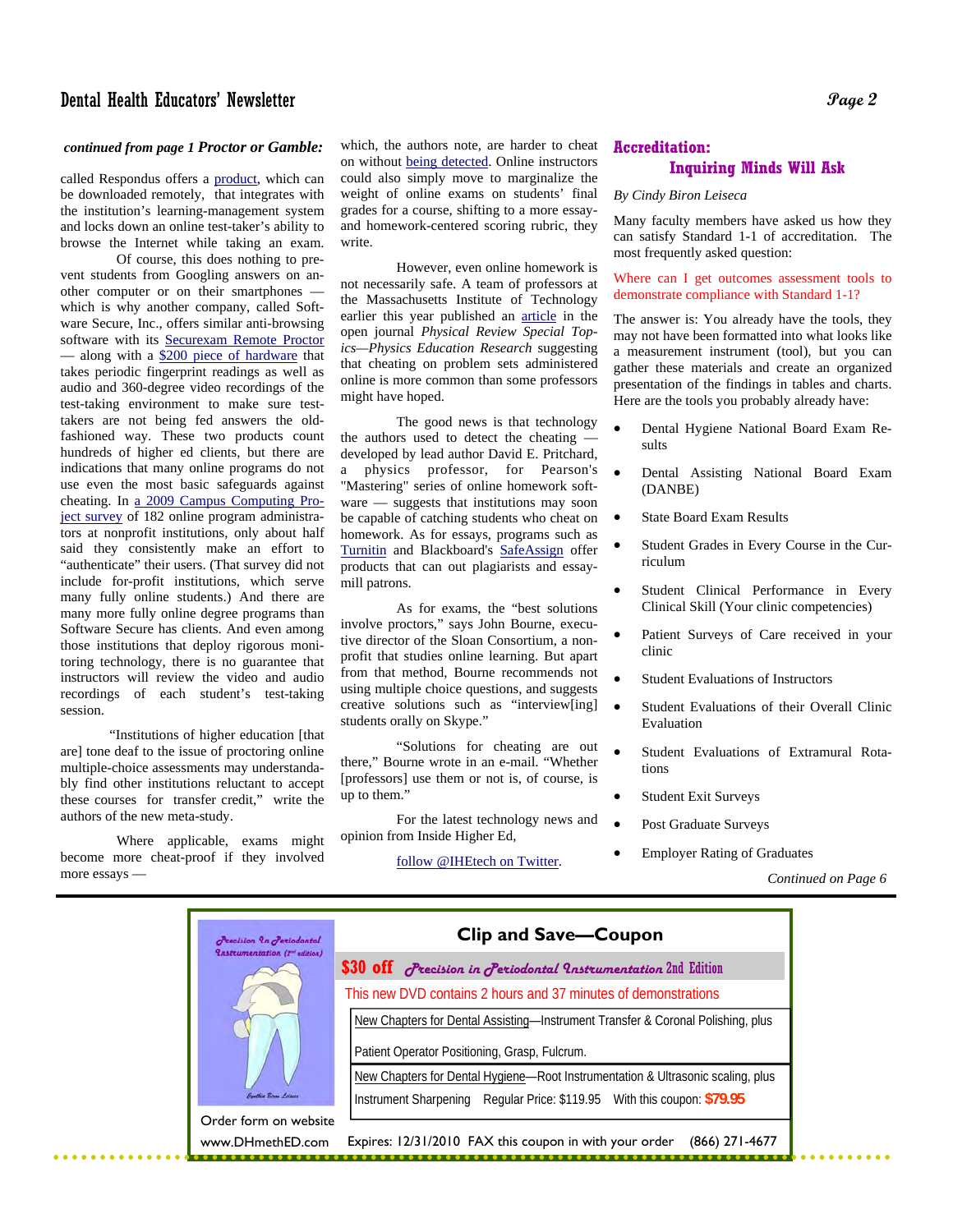# **Candid Conversations: How to Drive the "Political Correctness" Elephant Out of Your Workplace**

#### **by Pat Lynch**

Note: "The elephant in the living room" is a common metaphor for situations in which people refuse to confront or even acknowledge a major issue even though everyone knows about it and it is causing serious problems.

 Individuals who are faced with difficult issues frequently choose to ignore them entirely or discuss them only indirectly. While most people would concur that issues such as disagreements over a course of action or poor performance should be addressed clearly and directly, the reality is that many are not comfortable doing so. It's so much easier at those moments to revert to the "politically correct" indirect methods that are the norm in many organizations. The failure to honestly and directly confront poor performance or unwise courses of action, for example, becomes the proverbial elephant in the living room – or in this case, the workplace. There are many reasons why people engage in the indirect, "politically correct" approaches to problems. Do any of these explanations sound familiar to you?

 Our self-image is at odds with direct ccommunication because we think of ourselves as "nice" people and we believe "nice" people don't upset others.

 We don't want to upset others because we are uncomfortable dealing with emotions.

 We buy into the saying "to get along you need to go along." We don't want to be "responsible" for another person's being called on the carpet for his/her shoddy work or lack of judgment.

 How candid are the conversations in your workplace? Do people feel they can speak freely and honestly with each other, or do they fear real or imagined negative consequences, such as being labeled a troublemaker? Here are a few of the ways that a lack of candor can hurt organizations:

Kill innovation and creativity

 Shortchange employees by masking their actual performance

 Create a toxic environment and a culture of mistrust and fear

 Reward poor performance, causing productivity and morale to plunge

Foster a culture of mediocrity

**How can you avoid or minimize the toxic results of the elephant's presence?** More importantly, how can you create a healthy environment in which managers and employees regularly engage in productive, realistic, and candid conversations? Here are four suggestions to get you started:

#### **Teach people the skills that enable them to have honest, direct conversations.**

For example, teach them to:

 **Engage in constructive confrontation.** This is not an oxymoron! Handled effectively, confrontation can be a healthy, positive experience that results in stronger, better thought-out decisions. My favorite definition of confrontation, which comes from a program I offer my clients called Influencing Options®, is "a respectful request for a new behavior or a change in behavior."

 **Focus on behaviors.** This prevents people from addressing personalities or characteristics, which have nothing to do with performance.

 **Be specific.** When we are vague, we essentially give others permission to fill in the blanks about what they think we mean.

 **Provide constructive feedback.** Offer actionable information.

 **Receive constructive feedback.** Few things kill candid conversations as quickly as people who are unable or unwilling to listen to others and act on their legitimate concerns and expertise.

 **Reward candid behavior**. Recognize people who take the risk of raising an opposing concern or argument, regardless of whether they ultimately are right or wrong. Establish a culture in which legitimate questioning behavior is supported and actively encouraged.

 **Hold managers and employees accountable.** People's actions generally are aligned with their self-interest. When there are consequences for being less than candid, people will change their behaviors.

 **Let people know the consequences** of indirect, non-candid communications. Follow through as necessary.

 What actions will you take today to begin to herd the political correctness "elephant" out of your workplace?



**Pat Lynch** helps clients optimize business results by aligning people, programs, and processes with organizational goals. She is President of Business Alignment Strategies, Inc., a management consulting firm in Long Beach, California. Visit this website:

http://www.businessalignmentstrategies.com. You may also contact Pat at Pat@BusinessAlignmentStrategies.com.

# **Clip & Save Coupon**  \$10 Off *The Sharpening Horse Kit*  **Plus Extra Stone FREE** The kit comes with a fine stone at regular price of \$74.95. Extra medium-coarse stone is \$24.95 Combined price **\$99.90 With this coupon you pay only \$64.95 Featured in the October 2010 Issue of** *RDH Magazine*



Allows you to sharpen along the length of the blade to produce the perfect cutting  $.$ edge $<sup>1</sup>$ </sup>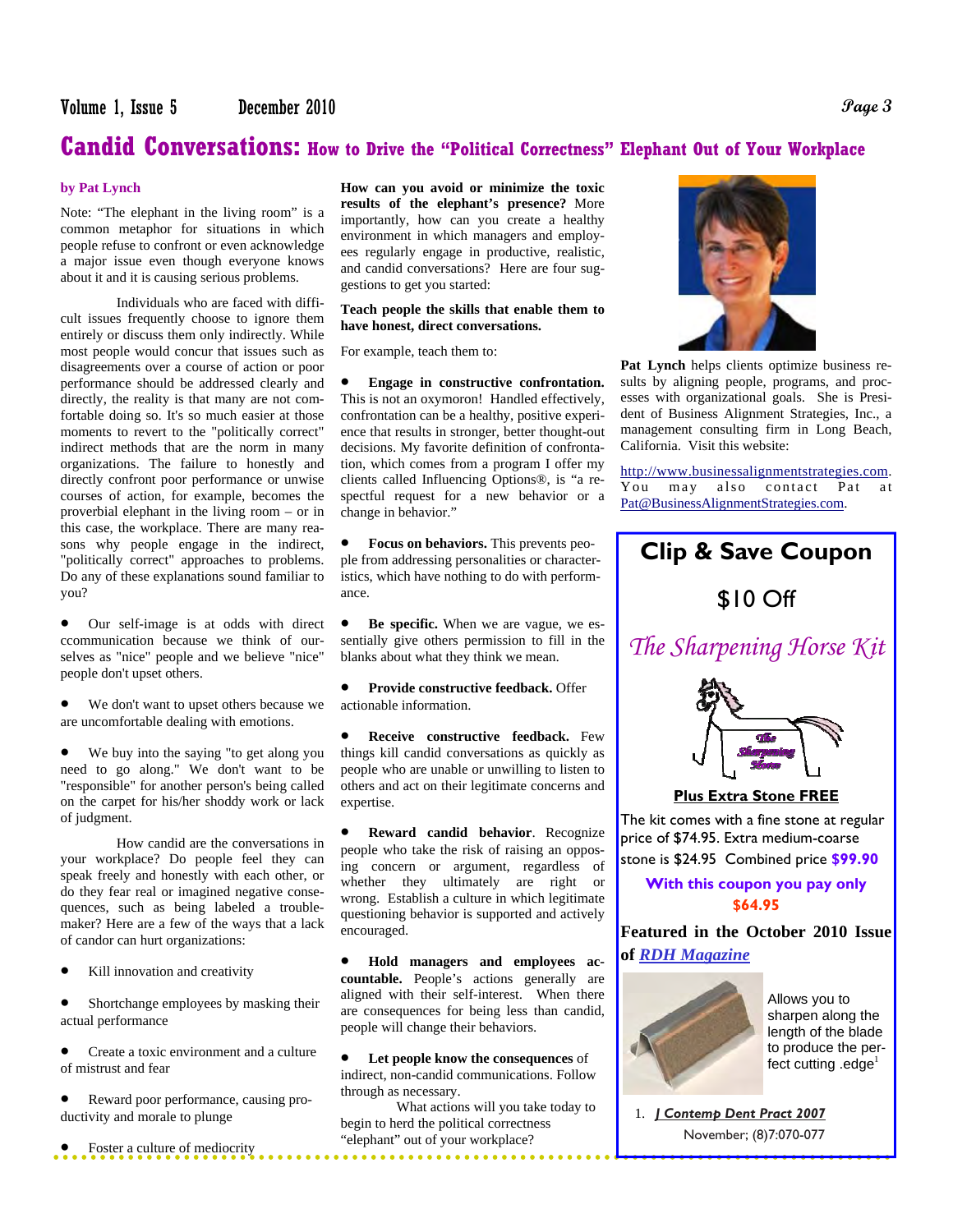### **Smoking Cessation Interventiona Thing of the Past?**

**by** 

#### **Joan M. Davis, RDH, CTTS, PhD, Southern Illinois University Carbondale**

Is the need for training tobacco cessation interventions to students a thing of the past now cigarette excise taxes continue to rise?

 To a non-tobacco user, fewer and fewer people seem to be lighting up. Some faculty members may not see the need to emphasize tobacco cessation or evaluate interven-That way, students will accept tobacco cessamistake. Currently in the U.S., approximately 20.6% of the population over the age of 18 smokes on a regular basis – that means 46 million Americans still smoke (CDC, 2009).

 For youth, 8.2% of middle school students and 23.9% of high school students reported using tobacco products in 2009 (CDC, 2010). For both youth and adults, the level of tobacco use has stayed basically the same since 2006, continuing to lead to

#### **In the Spotlight**



#### **John W. Preece, DDS, MS**

Dr. Preece received his DDS from Northwestern University Dental School in Chicago, Ill. and his MS from the University of Alabama, School of Dentistry in Birmingham. He holds tenure in the Department of Dental Diagnostic Sciences and non-tenure appointments to the Dental Hygiene and Dental Laboratory Technology Departments in the School of Allied Health Sciences, along with consulting faculty appointment to Austin Community College's Dental Hygiene Program.

 Previous faculty appointments include: the University of North Carolina, School of Dentistry [1970-75], Northwestern University Dental School [1967]. Previous administrative appointments include: Associate Dean, School of Allied Health Sciences; Interim Dean, School of Allied Health Sciences; Interim

approximately 440,000 smoking related deaths per year.

that 23 states have 100% smokefree laws and level of implementation once students graduate. How do these facts affect dental hygiene education? The literature continues to show that once healthcare practitioners (medical and dental) graduate, they provide limited or no tobacco cessation interventions on a consistent basis. Though there are numerous reasons why knowledge does not translate into clinical practice following graduation, faculty can take several steps to enhance both knowledge and clinical competence which may lead to a higher

> 1) Introduce tobacco cessation early in the curriculum – during the first or second semester rather than the last year of school.

tions in clinic. This would be a monumental tion as a normal component of comprehensive patient care rather than an add-on.

> 2) Include tobacco dependence education in all appropriate course content including: oral pathology, periodontics, pharmacology, community/public health, all clinical seminars, ethics, communications classes, special populations, geriatrics, assessmentoral medicine

 3) Require clinical competency in tobacco cessation interventions (both brief

Department of Dental Diagnostic Sciences. Dr. Preece has certification from the American Academy of Oral and Maxillofacial Radiology [AAOMR] and Diplomate of the American Board of Oral & Maxillofacial Radiology [ABOMR]. He is a member of the American Dental Association and the International Association of Dento-Maxillo-Facial Radiology [IADMFR]. He is a consultant to the ADA Commission on Dental Accreditation for Allied Programs.

 Dr. Preece is also a member of The Dental Honor Society, and Sigma Phi Alpha Dental Hygiene Honor Society, His awards are too numerous to list in this article, but some of them include the: Minnie S. Piper - Professor of the Year Award for Teaching Excellence, and election to the MuNu Chapter of Omicron Kappa Upsilon.

 Many students have had the privilege of having Dr. Preece as their radiology professor at The University of Texas Health Science Center at San Antonio and also at Austin Community College in Austin, TX.

 Many practicing clinicians and educators have attended Dr. Preece's *Radiology Educator's Workshops* at The University of Texas Health Science Center at San Antonio. His course evaluations are always excellent as course participants rave about his ability to simplify the complex and make radiology an

(Ask, Advise, Refer AND the full Public Health Service Ask, Advise Assess, Assist and Arrange) in all clinics. The clinical competency could include treatment plans and reflection papers.

In addition, there should be an actual observation of an intervention observed and assessed by a clinical faculty member. If there are limited tobacco users available as clients, a collaboration could be established with a local Veteran Administration hospital, military base or other community locations.

 4) Encourage faculty development that includes current information on tobacco dependence education information from continuing education courses, the CDC tobacco web page http://www.cdc.gov/tobacco/, the ADHA's Tobacco Intervention Initiative web page http://www.askadviserefer.org and ADEA's Tobacco Free Special Interest Group Facebook page.

 As long as over 43 million Americans use tobacco, the need for dental hygiene students to possess the motivation and skill set to effectively impact on client's tobacco use remains strong. Encourage all faculty to stay informed and to continue to move this topic to clinical competency.

interesting and exciting subject. Dr. Preece's enthusiasm for radiology has students yearn-

ing for more information while giving them reason to make radiology a subject of lifelong learning.

 The *Radiology Educator's Workshop* presented by Dr. Preece provides course participants with advanced training in radiology and methodology for teaching radiology in dental schools as well as allied dental programs.

 We are honored and pleased to announce that Dr. Preece will be presenting the *Radiology Educator's Workshop* at Winter Camp Amelia Island on February 16-18, 2011. Please see the registration form on Page 5 of this newsletter to register for the course. You may also visit our website at www.DHmethED.com for more details about the courses that will be held at the Winter Camp and the opportunities for networking with colleagues at beautiful Amelia Island, FL.

Please note: course attendance is limited  $\triangleleft$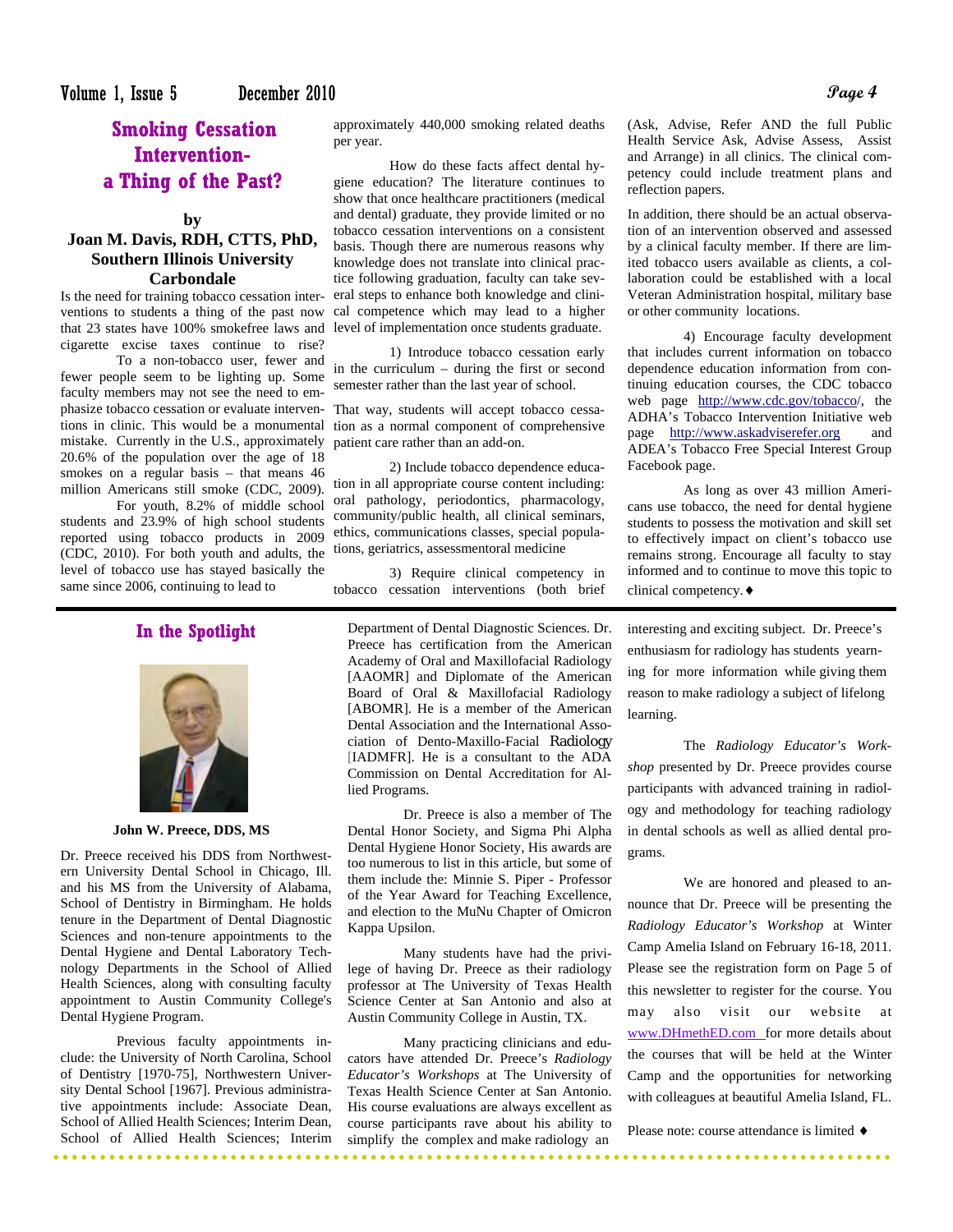#### **DH Methods of Education, Inc.**

#### Winter Camp Amelia Island, FL February 16-21, 2011 Harbor Front Hampton Inn & Suites

| <b>PRINT Name:</b> |     | Nickname |
|--------------------|-----|----------|
| Address:           |     |          |
| City, State, Zip_  |     |          |
| Phone:             | Fax | E-mail:  |

College or University Where You Teach:

Requests for cancellations must be received at least 2 weeks prior to the camp date. However, for cancellations received after this deadline, 75% of the tuition may be applied toward future camps. Tuitions for no-shows will be forfeited NO EXCEPTIONS. DH Methods of Education, Inc. is not responsible for reimbursement of non-refundable airline tickets and any other travel expenses if the course is cancelled.

|                                                            |                                                                                                        | <b>Early Registration</b> | <b>Final Registration</b> |  |  |  |
|------------------------------------------------------------|--------------------------------------------------------------------------------------------------------|---------------------------|---------------------------|--|--|--|
|                                                            | <b>See Gift Certificate Back of this Page</b>                                                          | <b>Full Payment by</b>    | <b>Full Payment by</b>    |  |  |  |
|                                                            |                                                                                                        | Dec. 17, 2010             | Jan. 18, 2011             |  |  |  |
| Wed & Thurs Feb, 16-17, 8a - 5p, & Friday, Feb. 18, 8a-12p |                                                                                                        |                           |                           |  |  |  |
|                                                            | <b>Radiology Educator's Workshop (20 ceu's)</b>                                                        |                           | \$700                     |  |  |  |
| Fri. Feb. 18, 8a-12p                                       | Complete Nutrition Course (4 ceu's)                                                                    |                           | \$550                     |  |  |  |
| Fri. Feb. 18, 1-5p                                         | <b>Complete Dental Materials Course (4 ceu's)</b>                                                      |                           |                           |  |  |  |
| Fri. Feb. 18, 1-5p                                         | Complete Pharmacology Course (4 ceu's)                                                                 |                           |                           |  |  |  |
| Sat. Feb. 19, 8a -12p                                      | <b>Complete DH Preclinic Course (4 ceu's)</b>                                                          |                           |                           |  |  |  |
| Sat. Feb. 19, 8a -12p                                      | <b>DH II Clinic Calibration Course (4 ceu's)</b>                                                       | \$250                     |                           |  |  |  |
| Sat. Feb. 19, 1-5p                                         | <b>Periodontal Instrumentation I (4ceu's)</b>                                                          |                           |                           |  |  |  |
| Sat. Feb. 19, 8a-5p                                        | DA Accreditation (8 ceu's)                                                                             |                           |                           |  |  |  |
| Sun. Feb. 20, 8a-12p                                       | Periodontal Instrumentation II (4 ceu's)                                                               |                           |                           |  |  |  |
| Sun. Feb. 20, 1-3p                                         | Periodontal Instrument Sharpening (2ceu's)                                                             |                           |                           |  |  |  |
| Sun. Feb, 20, 8a-5p                                        | <b>Teaching Methodology (8 ceu's)</b>                                                                  |                           |                           |  |  |  |
| Mon. Feb. 21, 8a-5p                                        | DH Accreditation (8 ceu's)                                                                             |                           |                           |  |  |  |
|                                                            | Payment form: □ VISA □ MasterCard Please print BOLD for legibility on FAX registrations (866) 271-4677 |                           |                           |  |  |  |
|                                                            |                                                                                                        |                           |                           |  |  |  |
|                                                            |                                                                                                        |                           |                           |  |  |  |
|                                                            |                                                                                                        |                           |                           |  |  |  |
|                                                            | Make checks payable to: DH Methods of Education, Inc. and mail to: 2743 Westbury Drive                 |                           | Tallahassee, FL 32303     |  |  |  |
| Toll Free Telephone Number: (888) 829-9013                 |                                                                                                        |                           |                           |  |  |  |
|                                                            |                                                                                                        |                           |                           |  |  |  |

For Hotel Reservations contact **Harbor Front Hampton Inn & Suites (904) 491-4911** Block of rooms under the name of "Dental Camps" Hotel registration deadline for \$99 per night rate is **January 15, 2011.** 

**You are responsible for payment of your hotel stay so please provide your credit card information when making your reservations.**